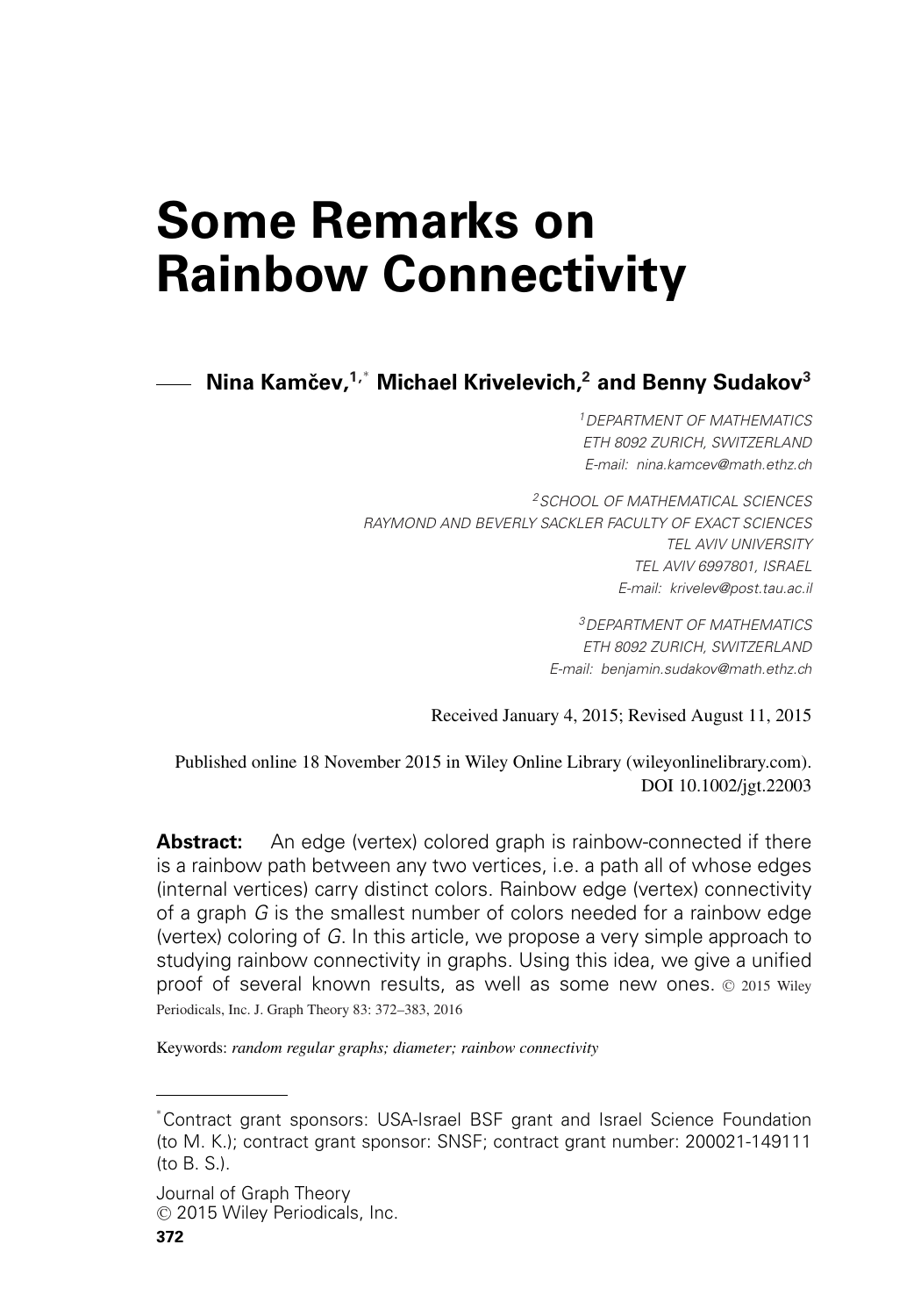# **1. INTRODUCTION**

An edge coloring of a graph *G* is *rainbow* if there is a rainbow path between any two vertices, that is a path on which all edges have distinct colors. Any connected graph *G* of order *n* can be made rainbow-connected using  $n - 1$  colors by choosing a spanning tree and giving each edge of the spanning tree a different color. Hence, we can define the *rainbow connectivity*,  $rc(G)$ , as the minimal number of colors needed for a rainbow coloring of *G*.

Rainbow connectivity is introduced in 2008 by Chartrand et al. [9] as a way of strengthening the notion of connectivity, see for example [6, 8, 10, 13, 17], and the survey [18]. The concept has attracted a considerable amount of attention in recent years. It is also of interest in applied settings, such as securing sensitive information transfer and networking. For instance, [7] describe the following setting in networking: we want to route messages in a cellular network such that each link on the route between two vertices is assigned with a distinct channel. Then, the minimum number of channels to use is equal to the rainbow connectivity of the underlying network.

We are interested in upper bounds for rainbow connectivity, first studied by Caro et al. [6]. The trivial lower bound is  $rc(G) \geq diam(G)$ , and it turns out that for many classes of graphs, this is a reasonable guess for the value of rainbow connectivity. Caro et al. [6] showed that a connected graph of order *n* and minimum degree  $\delta \geq 3$  has rainbow connectivity at most  $\frac{5n}{6}$ . Since the diameter of such a graph is at most  $\frac{3n}{\delta+1}$  (see, e.g. [11]), it is natural to ask whether the rainbow connectivity of *G* is of the same order. Krivelevich and Yuster [17] showed that indeed  $rc(G) \leq \frac{20n}{\delta}$ . Then Chandran et al. [8] settled this question by proving  $rc(G) \leq \frac{3n}{\delta+1} + 3$ , which is asymptotically tight.

A random *r*-regular graph of order *n* is a graph sampled from  $G_{n,r}$ , which denotes the uniform probability space of all *r*-regular graphs on *n* labeled vertices. These graphs were extensively studied in the last 30 years, see, e.g. [20]. In this article, we consider  $G_{n,r}$  for *r* constant and  $n \to \infty$ . We say that an event holds *with high probability* (whp) if its probability tends to 1 as  $n$  tends to infinity, but only over the values of  $n$  for which *nr* is even (so that  $G_{n,r}$  is nonempty).

A random *r*-regular graph has quite strong connectivity properties, for example, the diameter of  $G_{n,r}$  is whp asymptotic to  $\frac{\log n}{\log(r-1)}$ , see [5]. The natural question of rainbow connectivity of random regular graphs was first studied by Frieze and Tsourakakis [13], who showed that whp  $rc(G_{n,r}) = O(\log^{\phi_r} n)$ , for a constant  $\phi_r > 2$ . Dudek et al. [10] improved this bound to  $rc(G_{n,r}) = O(\log n)$  whp, which is the correct dependence on *n*. We will return to this result later.

The aim of this note is to present a simple approach that immediately implies results on rainbow coloring of several classes of graphs. It provides a unified approach to various settings, yields new theorems, strengthens some of the earlier results and simplifies the proofs. It is based on edge- and vertex-splitting.

The main idea of the edge-splitting lemma is simple: we decompose *G* into two edgedisjoint spanning trees  $T_1$  and  $T_2$  with a common root vertex and small diameters. We use different palettes for edges of  $T_1$  and  $T_2$ , ensuring that each tree contains a rainbow path from any vertex to the root. Hence if we can get the diameters of  $T_1$  and  $T_2$  "close" to the diameter of *G* (say within a constant factor), then we have obtained a strong result.

We exhibit a few applications of the lemma. First we use it to give a straightforward proof of the result of Krivelevich and Yuster [17], that is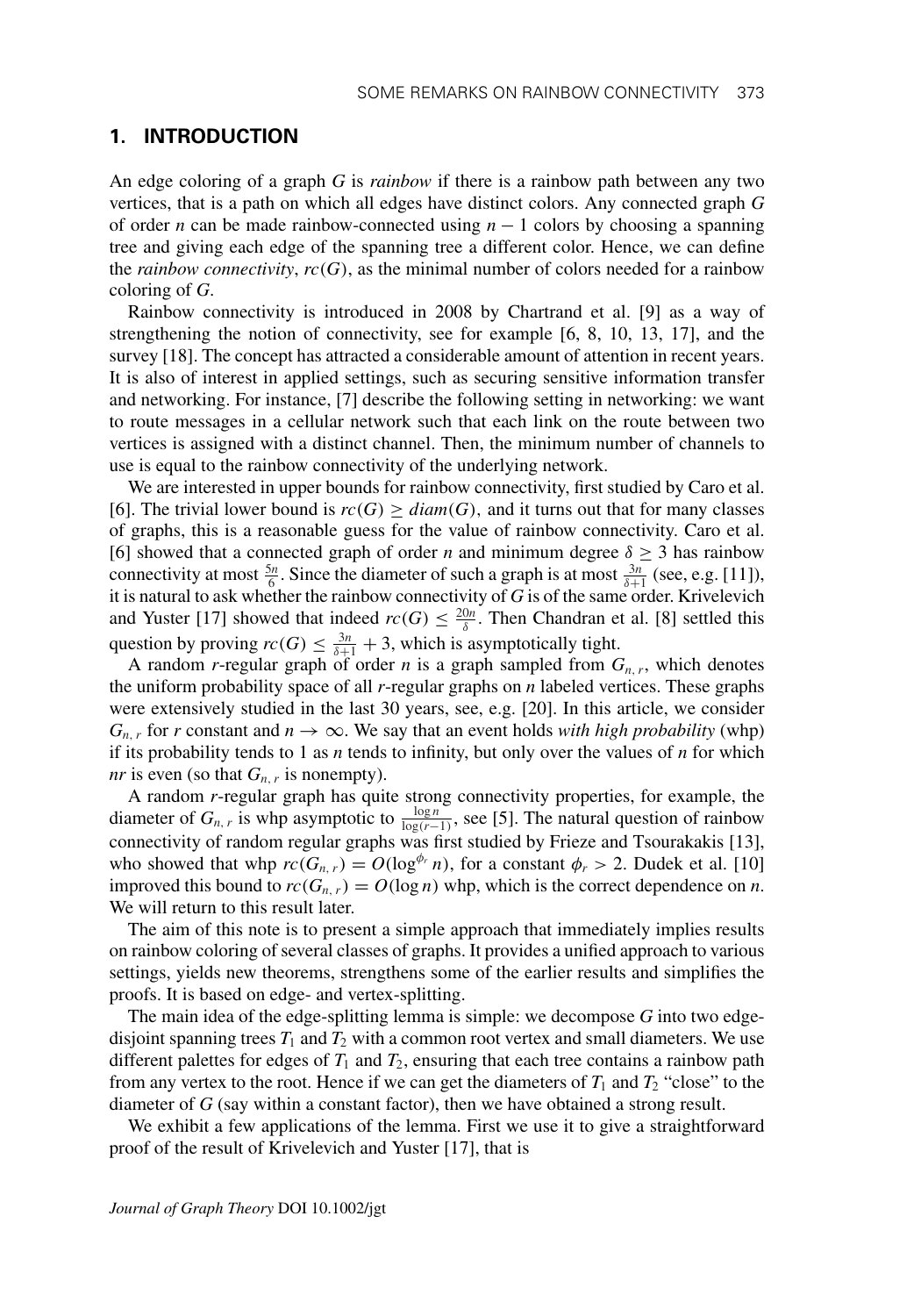**Theorem 1.1.** *For a connected n-vertex graph G of minimum degree*  $\delta \geq 4$ *, rc*(*G*)  $\leq$ 16*n* <sup>δ</sup> *.*

Next, we turn to random regular graphs. The rainbow coloring of  $G_{n,r}$  of Dudek et al. [10] typically uses  $\Omega(r \log n)$  colors, which for large r is significantly bigger than the diameter of  $G_{n,r}$ . Using our splitting lemma we can improve it to an asymptotically tight bound.

**Theorem 1.2.** *There is an absolute constant c such that for*  $r \geq 5$ *,*  $rc(G_{n,r}) \leq \frac{c \log n}{\log r}$ *whp.*

For  $r \geq 6$ , the theorem is an immediate consequence of the contiguity of different models of random regular graphs. With little extra work, our approach also works for 5-regular graphs. We would like to point out that the proof of Dudek et al. works starting from  $r = 4$ .

The question of which characteristics of  $G_{n,r}$  ensure small rainbow connectivity arises naturally. Recalling that expander graphs also have diameter logarithmic in *n*, it makes sense to look at expansion properties. The following theorem can be viewed as a generalization of the previous result on  $G_{n,r}$ .

**Theorem 1.3.** *Let*  $\epsilon > 0$ *. Let* G be a graph of order n and degree r whose edge *expansion is at least*  $\epsilon r$ . Furthermore, assume that  $r \ge \max\{64\epsilon^{-1}\log(64\epsilon^{-1})$ , 324. *Then*  $rc(G) = O(\epsilon^{-1} \log n)$ .

In particular, this theorem applies to  $(n, r, \lambda)$ -graphs with  $\lambda \le r(1 - 2\epsilon)$ , i.e. *n*-vertex *r*-regular graphs whose all eigenvalues except the largest one are at most  $\lambda$  in absolute value.

Krivelevich and Yuster [17] have introduced the corresponding concept of *rainbow vertex connectivity*  $rvc(G)$ *, the minimal number of colors needed for a rainbow coloring* of vertices of *G*. The only point to clarify is that a path is said to be rainbow if its *internal* vertices carry distinct colors. The easy bounds  $diam(G) - 1 \leq rvc(G) \leq n$  also hold in this setting. Krivelevich and Yuster have demonstrated that it is impossible to bound the rainbow connectivity of *G* in terms of its vertex rainbow connectivity, or the other way around. They also bound  $rvc(G)$  in terms of the minimal degree.

Our approach essentially works for vertex coloring as well. In Section 3, we present the vertex-splitting lemma. It is then used to prove the vertex-coloring analog of Theorem 1.2 on random regular graphs.

**Theorem 1.4.** *There is an absolute constant c such that whp*  $rvc(G_{n,r}) \leq \frac{c \log n}{\log r}$  *for all*  $r \geq 28$ .

# **2. EDGE RAINBOW CONNECTIVITY**

## **2.1. The Edge-Splitting Lemma**

We state and prove the main lemma. The rest of the section uses the same notation for spanning subgraphs  $G_1$  and  $G_2$ .

**Lemma 2.1.** Let  $G = (V, E)$  be a graph. Suppose G has two connected span*ning subgraphs*  $G_1 = (V, E_1)$  *and*  $G_2 = (V, E_2)$  *such that*  $|E_1 \cap E_2| \leq c$ . Then  $rc(G) \leq$  $diam(G_1) + diam(G_2) + c$ .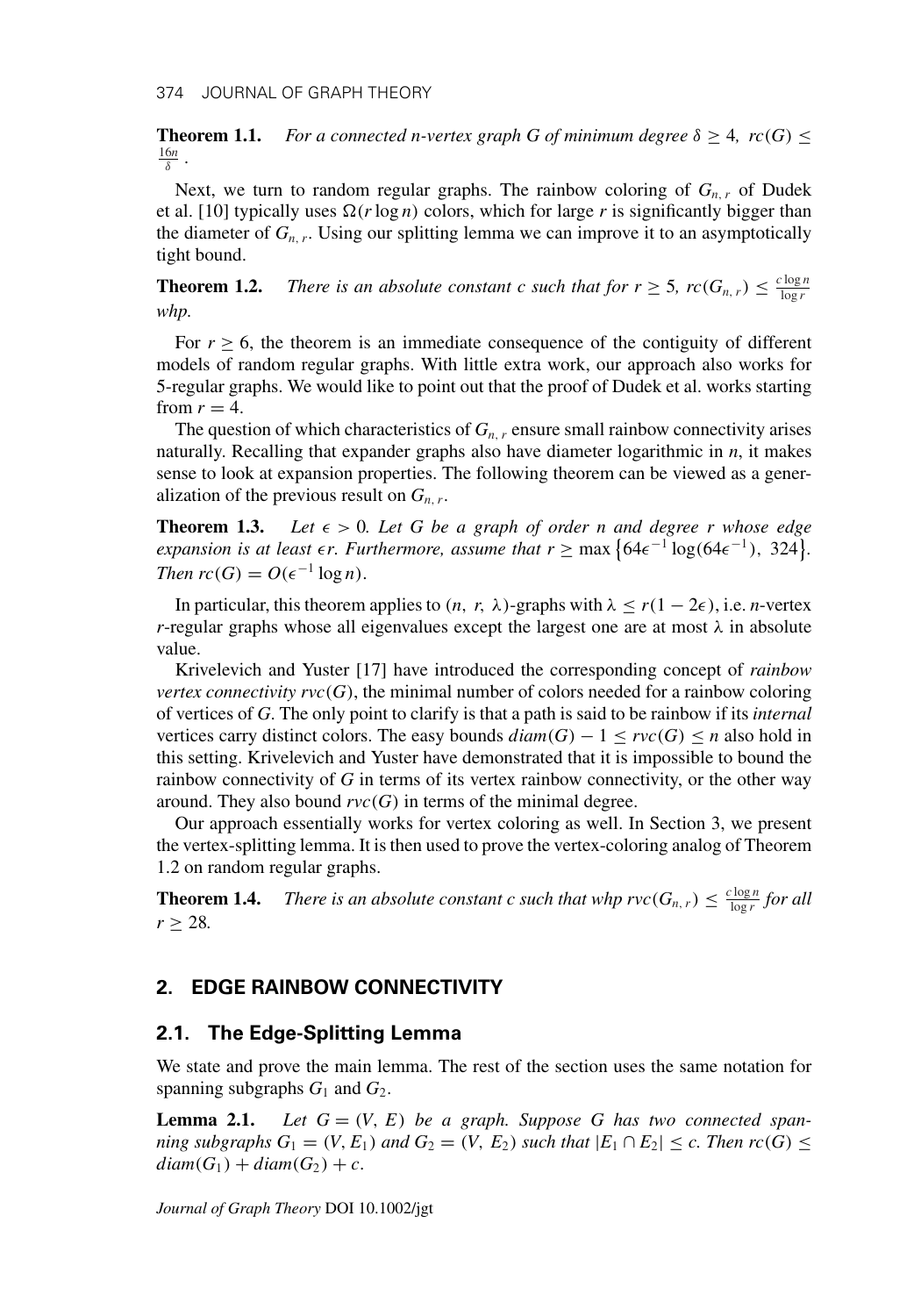*Proof.* Let  $B = E_1 \cap E_2$ . Color the edges of *B* in distinct colors. These colors will remain unchanged, and the remaining edges get colored according to graph distances in  $G_1$  and  $G_2$ , denoted by  $d_1$  and  $d_2$ . Choose an arbitrary  $v \in V$  and define distance sets  $U_j = \{u \in V : d_1(v, u) = j\}$  and  $W_j = \{u \in V : d_2(v, u) = j\}$ . For 1 ≤ *j* ≤ *diam*(*G*<sup>1</sup> ), color the edges between *Uj*<sup>−</sup><sup>1</sup> and *Uj* with color *aj*. Similarly, using a new palette  $(b_j)$ , color the edges between  $W_{j-1}$  and  $W_j$  with color  $b_j$  for each  $1 \leq j \leq diam(G_2)$ . The coloring indeed uses at most  $diam(G_1) + diam(G_2) + c$  colors.

To see that it is a rainbow coloring, look at two vertices  $x_1$  and  $x_2$  in *V*. Let  $P_i$  be a shortest path in  $G_i$  from  $x_i$  to  $v$ . By our definition of coloring on distance sets, both paths *P*<sup>1</sup> and *P*<sup>2</sup> are rainbow. If they are edge-disjoint, the concatenation is a rainbow path between  $x_1$  and  $x_2$ . Otherwise,  $P_1$  and  $P_2$  can only intersect in edges of *B*. If this occurs, we walk from  $x_1$  along  $P_1$  to the earliest common edge. We use this edge to switch to  $P_2$ and walk to  $x_2$ .

## **2.2. Rainbow Connectivity and Minimum Degree**

In this setting, the best possible result has been shown by Chandran et al [8]. Namely, a connected graph *G* of order *n* and minimum degree  $\delta$  satisfies  $rc(G) \leq \frac{3n}{\delta+1} + 3$ . We show how the splitting lemma can be used with basic graph theory to obtain a good upper bound,  $rc(G) \leq \frac{16n}{\delta}$ .

*Proof of Theorem 1.1.* Let  $G = (V, E)$  be as in the statement. We split G into two spanning subgraphs of minimum degree at least  $\frac{\delta-1}{2}$ . First assume that all vertices of *G* have even degree. Then, using connectedness of *G*, order its edges along an Eulerian cycle  $e_1, e_2, \ldots, e_m$ , and define

$$
F_1 = \{e_j : j \in [m] \text{ even}\}\
$$
 and  $F_2 = \{e_j : j \in [m] \text{ odd}\}.$ 

Edges around each vertex are coupled into adjacent pairs  $e_j e_{j+1}$ , so this is indeed a balanced split. Let  $H_i = (V, F_i)$  be the associated graphs.

To apply this splitting to general *G*, note that the number of vertices of odd degree is even, so we can add a matching *M* between those vertices. Even if  $G' = (V, E \cup M)$ contains double edges, it still has an Eulerian cycle. We apply the above procedure to *G* , and then remove the auxiliary edges *M*. The end result is that a vertex of odd degree *d* in *G* has degree  $\frac{d\pm1}{2}$  in *H<sub>i</sub>*, so indeed subgraphs *H<sub>i</sub>* have minimum degree at least  $\frac{\delta-1}{2}$ .

The graph  $H_1$  may not be connected. But since the minimum degree of this graph is  $\frac{\delta-1}{2}$ , each connected component has order at least  $\frac{\delta}{2}$ . Hence the number of components of  $H_1$  is at most  $\frac{2n}{\delta}$ , so we can add a set  $B_1 \subset E$  such that  $G_1 = (V, F_1 \cup B_1)$  is connected, and  $|B_1| \leq \frac{2n}{\delta}$ . We define the set  $B_2$  analogously. An elementary graph-theoretic result (mentioned in the introduction, see also [11]) shows that subgraphs  $G_1$  and  $G_2$  of *G* have diameters at most  $\frac{3n}{\frac{5-1}{2}+1} \leq \frac{6n}{\delta}$ . Applying the edgesplitting lemma to  $G_1$  and  $G_2$  gives  $rc(G) \leq \frac{6n}{\delta} + \frac{6n}{\delta} + \frac{4n}{\delta} \leq \frac{16n}{\delta}$ .

# **2.3. Expanders**

We adopt a weak definition of an expander. As before,  $G = (V, E)$ , the degree r is fixed and the order *n* tends to infinity. For  $S \subset V$ , we define *out* (*S*) to be the set of edges with exactly one endpoint in *S*. A graph *G* has edge expansion  $\Phi$  if every set  $S \subset V$  with  $|S| \leq \frac{n}{2}$  satisfies  $|out(S)| \geq \Phi|S|$ .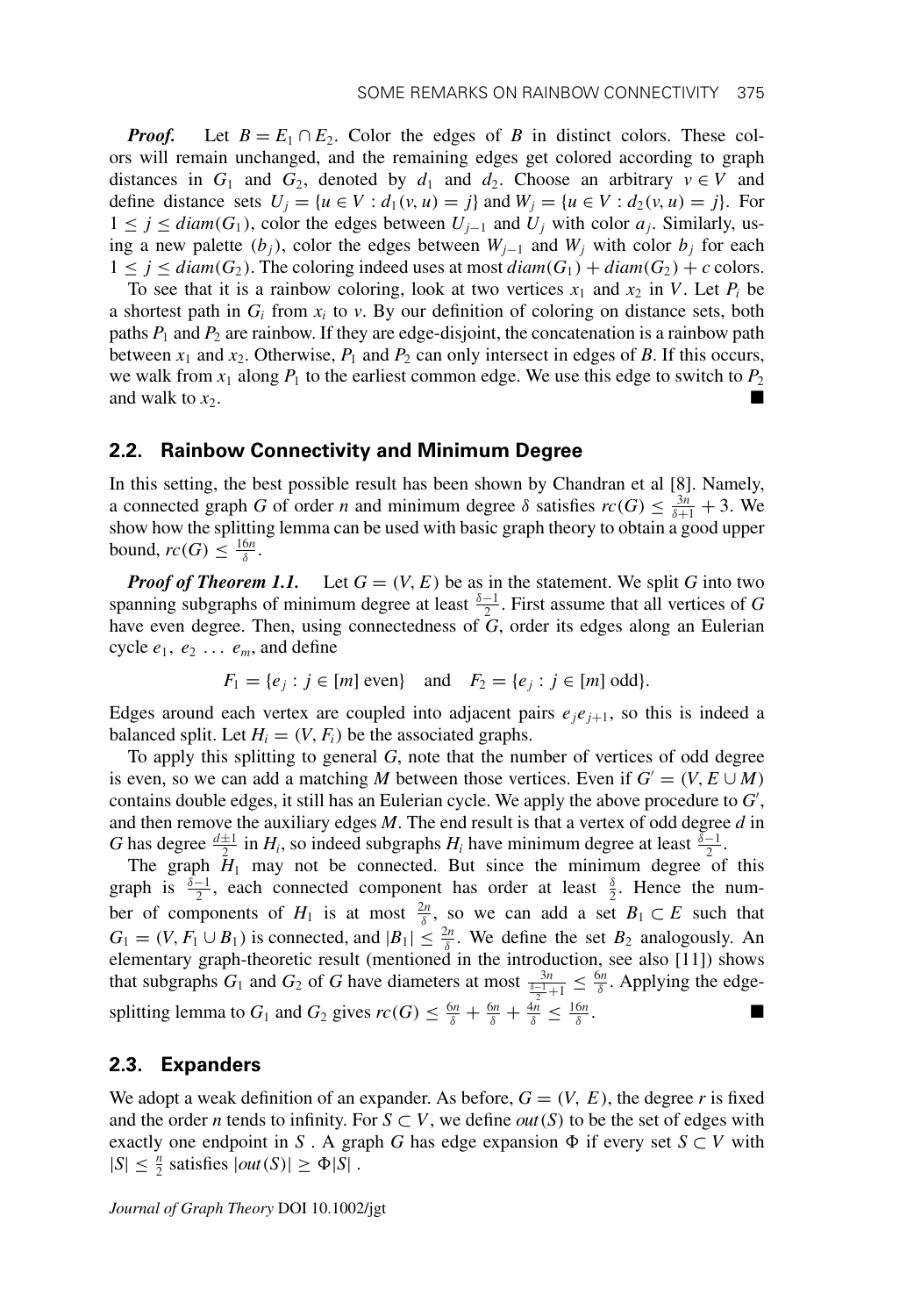Frieze and Molloy [12] have shown using the Lovász Local Lemma that the natural random *k*-splitting of *E* gives *k* expander graphs with positive probability. We state their theorem for  $k = 2$ .

**Theorem 2.2.** Let r be a natural number,  $\lambda > 0$  a real number, and  $G = (V, E)$  and *r-regular graph with edge expansion . Suppose*

$$
\frac{\Phi}{\log r} \ge 8\lambda^{-2} \quad and \quad \frac{r}{\log r} \ge 14\lambda^{-2}.
$$

*Then there is a partition*  $E = E_1 \cup E_2$  *such that both subgraphs*  $G_i = (V, E_i)$  *have edge expansion at least*  $(1 - \lambda) \frac{\Phi}{2}$ *.* 

Under stronger conditions on expansion, they also give a randomized polynomial-time algorithm for the splitting, which immediately gives a rainbow coloring.

*Proof of Theorem 1.3.* Let G be an *r*-regular graph with edge expansion  $\epsilon r$ . We will apply Theorem 2.2 with  $\lambda = \frac{1}{2}$ . The hypothesis  $r \ge 64\epsilon^{-1} \log(64\epsilon^{-1})$  ensures that  $\epsilon r \ge 32$  and the second inequality follows from  $r > 324$ . We get a partition  $F =$  $\frac{\epsilon r}{\log r} \geq 32$ , and the second inequality follows from  $r \geq 324$ . We get a partition  $E =$  $E_1 \cup E_2$  such that each graph  $G_i = (V, E_i)$  has edge expansion at least  $\frac{\epsilon r}{4}$ . The maximum degree of *G<sub>i</sub>* is at most *r*, so every set *S* of order  $|S| \leq \frac{n}{2}$  has a neighborhood  $\Gamma(S)$  of order  $|\Gamma(S)| \geq (1 + \frac{\epsilon}{4})|S|$ . Thus the number of vertices within distance at most *l* from any vertex in  $G_i$  is at least min  $\{(1 + \epsilon/4)^l, n/2\}$  and therefore  $diam(G_i) = O(\epsilon^{-1} \log n)$ .

Applying Lemma 2.1 gives  $rc(G) \leq diam(G_1) + diam(G_2) = O(\epsilon^{-1} \log n)$ .

# **2.4. Random Regular Graphs**

Two sequences of probability spaces  $\mathcal{F}_n$  and  $\mathcal{G}_n$  on the same underlying measurable spaces are called *contiguous*, written  $\mathcal{F}_n \approx \mathcal{G}_n$ , if a sequence of events  $(A_n)$  occurs whp in  $\mathcal{F}_n$  if and only if it occurs whp in  $\mathcal{G}_n$ . Let  $\mathcal G$  and  $\mathcal G'$  be two models of random graphs on the same vertex set. We get a new random graph *G* by taking the union of independently chosen graphs  $G_1 \in \mathcal{G}$  and  $G_2 \in \mathcal{G}'$ , conditional on the event  $E(G_1) \cap E(G_2) = \emptyset$ . The probability space of such disjoint unions is denoted by  $\mathcal{G} \oplus \mathcal{G}'$ .

It is known that *Gn*,*<sup>r</sup>* is contiguous with any other model that builds an *r*-regular graph as an edge-disjoint union of random regular graphs and Hamiltonian cycles. This goes back to the work of Janson [14], Robinson and Wormald [19], and is also laid out in the survey [20]. The specific results we use in proving Theorem 1.2 are  $G_{n,r+r'} \approx G_{n,r} \oplus G_{n,r'}$ and  $G_{n, r+2} \approx G_{n, r} \oplus H_n$ , where  $H_n$  is a random Hamiltonian cycle on [*n*]. Recall that Theorem 1.2 says that for  $r \ge 5$ ,  $rc(G_{n,r}) \le \frac{c \log n}{\log r}$  whp.

*Proof of Theorem 1.2. for*  $r \ge 6$ *. As usually, we assume that rn is even, and define*  $r_i$ so that  $G_{n, r_i}$  are nonempty for  $i = 1, 2$ . If *r* is odd, then *n* is even and we can set  $r_i = \frac{r \pm 1}{2}$ . Otherwise, we set  $r_1 = r_2 = \frac{r}{2}$  or  $r_i = \frac{r}{2} \pm 1$  as appropriate. The observation at the end of the proof resolves the case  $r = 6$ .

Let  $G_i$  be a random  $r_i$ -regular graph,  $r_i \geq 3$ . Then with high probability  $diam(G_i) \leq$  $\frac{(1+o(1))\log n}{\log(r_i-1)}$  ≤  $\frac{c\log n}{2\log r}$ , where *c* is a suitable constant. Let *G* be the union of two such

edge-disjoint graphs  $G_1$  and  $G_2$ . The splitting lemma gives  $rc(G) \leq \frac{c \log n}{\log r}$ .

Since *G* was a random element of  $G_{n,r_1} \oplus G_{n,r_2}$ , the random *r*-regular graph has the same property whp.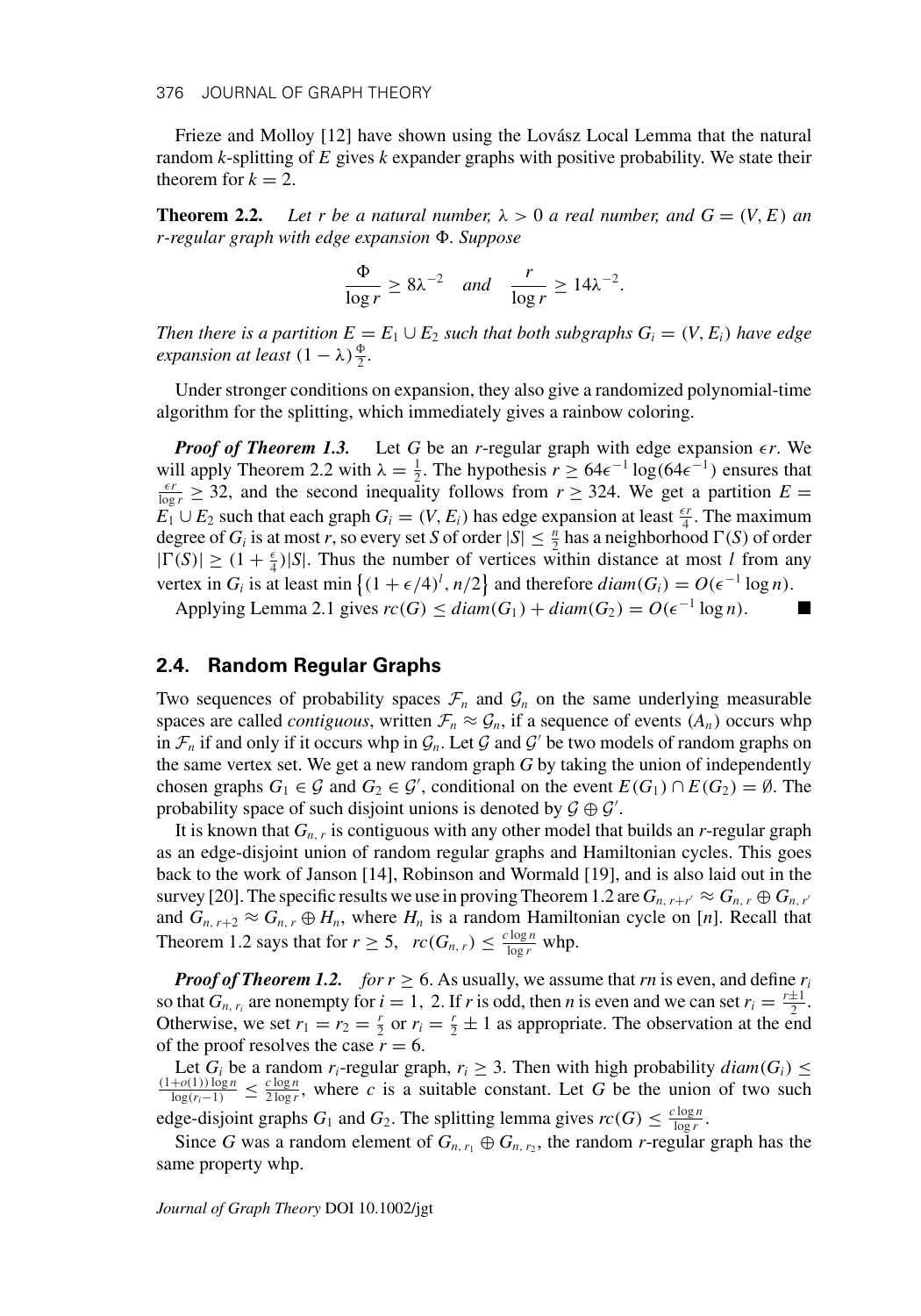For  $r = 6$  and odd *n*, we take G to be sampled from  $H_n \oplus H_n \oplus H_n$ . The first two Hamiltonian cycles belong to  $G_1$ , resp.  $G_2$ . We split the edges of the third Hamiltonian cycle  $H_n$  alternately, so that  $\frac{n-1}{2}$  edges are assigned to  $G_1$  and  $\frac{n+1}{2}$  to  $G_2$ . Then we can quote Proposition 2.4, a result of Bollobás and Chung that says that the union of a Hamiltonian cycle and a random perfect matching has whp logarithmic diameter [4].  $\blacksquare$ 

The remainder of the section deals with the case  $r = 5$ . Since  $G_{n,5} \approx G_{n,1} \oplus H_n \oplus H_n$ , we can model our 5-regular graph as a union of two random graphs *G*<sup>1</sup> and *G*2, where each *G<sub>i</sub>* is an edge-disjoint union of a Hamiltonian cycle and a matching of size  $\lfloor \frac{n}{4} \rfloor$ . The following theorem says that whp each  $G_i$  has diameter  $O(\log n)$ , so  $rc(G) = O(\log n)$ whp follows from the splitting lemma.

**Theorem 2.3.** Let G be a random graph on [n], the union of the cycle  $(1, 2, \ldots, n, 1)$ and a random matching on [n] consisting of  $\left[\frac{n}{4}\right]$  edges. Then G has diameter  $O(\log n)$ *whp.*

The theorem can be proved by adapting the argument of Krivelevich et al. [16], who showed that starting from a connected *n*-vertex graph*C* and in addition, turning each pair of vertices into an edge with probability  $\frac{\epsilon}{n}$ , the resulting graph typically has logarithmic diameter. This is very similar to what we need when *C* is a Hamiltonian cycle. However, since we are adding a random matching rather than independent edges, our model is slightly different. Instead of reproving the result of [16] in our setting, we decided to give a different (very short) proof relying on the following result (see [20]), which by contiguity simply says that *Gn*, <sup>3</sup> has logarithmic diameter whp. Without assuming that the cycle and matching are edge disjoint this was proved earlier by Bollobás and Chung [4].

**Proposition 2.4.** *Let H be a graph formed by taking a disjoint union of a random matching of size*  $\lfloor \frac{n}{2} \rfloor$  *and an n-cycle. Then the diameter of H is whp*  $(1 + o(1)) \log_2 n$ .

Denote  $m = \lfloor \frac{n}{4} \rfloor$ . Note that *G* in Theorem 2.3 can be built in two steps as follows. First, we select a random subset  $B = \{b_1, b_2, \ldots, b_{2m}\} \subset [n]$  of order 2*m*, and then independently a random perfect matching on  $\{b_1, b_2, \ldots, b_{2m}\}$ . Throughout the proof we identify the vertices of *G* with natural numbers up to *n* and assume  $b_1 < b_2 < \ldots < b_{2m}$ .

Given a subset *B*, define variables  $Y_i = b_{i+1} - b_i$  for  $i = 1, \ldots, 2m - 1$ . Moreover, we define  $Y_0 = b_1$  and  $Y_{2m} = n - b_{2m}$  to record the positions of the first and the last vertex in *B*. An important observation is that a random set *B* of order 2*m* induces a random sequence  $(Y_0, Y_1, \ldots, Y_{2m})$  with  $Y_i \ge 1$  for  $i < 2m, Y_{2m} \ge 0$  and  $\sum_{i=0}^{2m} Y_i = n$  and, vice versa, given such a random sequence, we can uniquely reproduce a corresponding set *B*, which is uniformly distributed over all subsets of [*n*] of order 2*m*. To complete the proof, we need the following simple lemma about  $(Y_i)$ .

**Lemma 2.5.** *Let*  $(Y_0, Y_1, \ldots, Y_{2m})$  *be a random sequence as defined above. Fix a set of indices*  $0 \le i_1 < i_2 < \ldots < i_s < 2m$ . Then  $P[Y_{2m} > log n] = o(1)$  and

$$
P\left[\sum_{j=1}^s Y_{i_j} > 10s\right] \leq e^{-2s}.
$$

*Proof of Lemma 2.5.* Since permuting the variables  $Y_i$ ,  $i < 2m$ , does not change the probability space, without loss of generality we may assume  $(i_1, \ldots i_s) = (0, \ldots, s - 1)$ . Recall that *Y<sub>i</sub>* were defined by  $Y_i = b_{i+1} - b_i$ , so that  $\sum_{i=0}^{s-1} Y_i > 10s$  means exactly that there are at most *s* − 1 vertices of *B* among the first 10*s* vertices. On the other hand,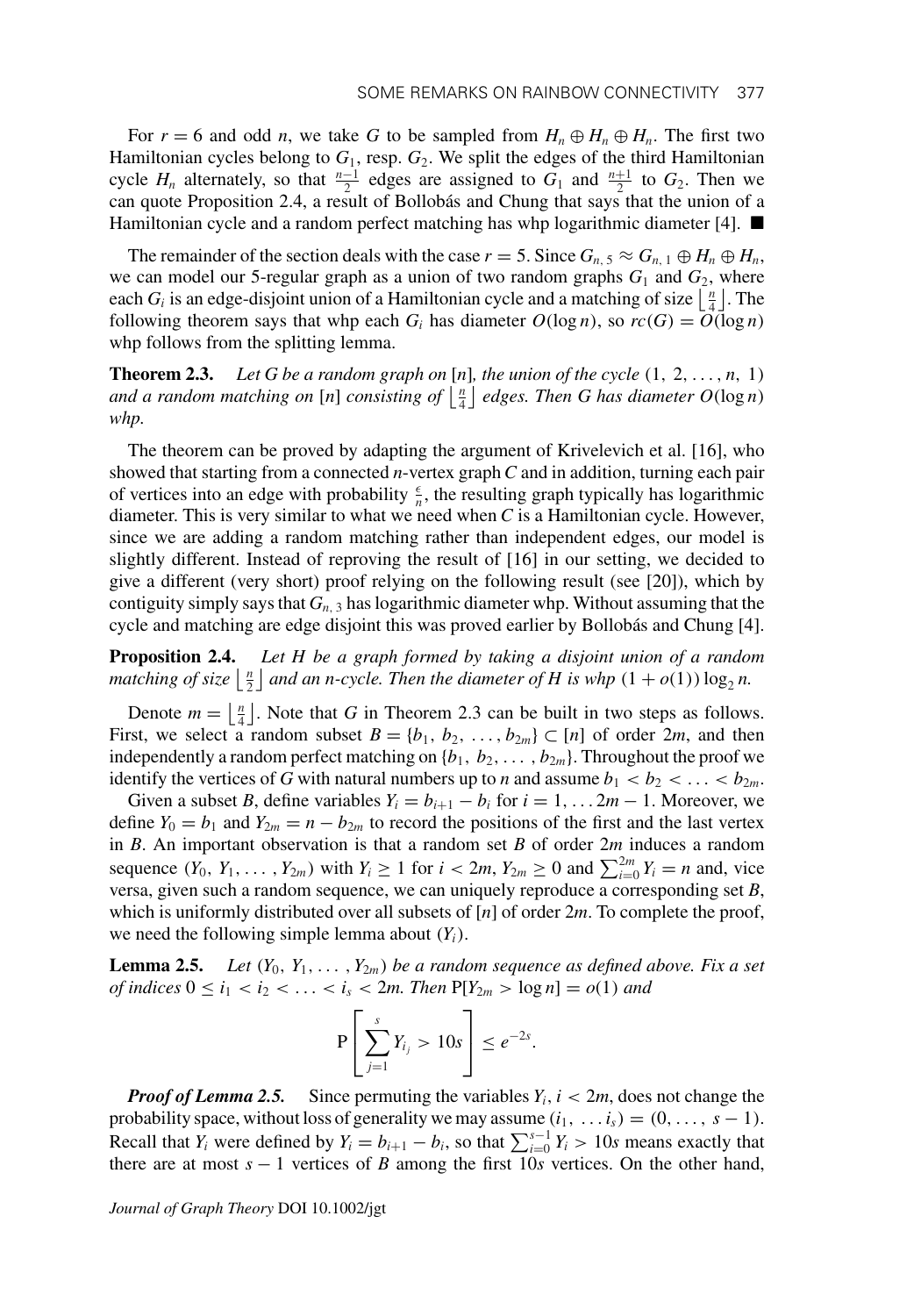$|B \cap [10s]|$  is a hypergeometric random variable with mean  $\frac{2m}{n} \cdot 10s$ . Therefore, by the standard tail bounds (see, e.g. Theorem 2.10 in [15]).

$$
\mathbf{P}\left[\sum_{i=0}^{s-1} Y_i > 10s\right] = \mathbf{P}\left[|B \cap [10s]| \leq s-1\right] \leq e^{-\frac{2\left(\frac{20m}{n}-1\right)^2 s^2}{10s}} \leq e^{-2s}.
$$

Similarly,  $Y_{2m} > \log n$  means that no vertex of *B* is in the interval  $[n - \log n, n]$ . The probability of this event is  $\binom{n-\log n}{2m} / \binom{n}{2m} = o(1)$ .

*Proof of Theorem 2.3.* As we explained, our *G* can be constructed as follows. Start with a cycle  $b_1b_2 \ldots b_{2m}b_1$ . Pick a random perfect matching *M* on  $B = \{b_1, b_2, \ldots b_{2m}\}$ whose edges do not coincide with any edges of the cycle. Let  $H = H(M)$  be the graph on *B* formed as the union of the cycle  $b_1b_2 \ldots b_{2m}b_1$  and the matching *M*. Choose a random sequence  $(Y_0, Y_1, \ldots, Y_{2m})$  as above. The graph *G* on [*n*] is obtained by subdividing each edge  $b_i b_{i+1}$  into  $Y_i$  edges. The exception is the edge  $b_{2m} b_1$ , which is subdivided into  $Y_{2m} + Y_0$  edges. Note that *M* and  $(Y_i)$  are chosen independently. Since *M* is random, by Proposition 2.4 whp  $H(M)$  has diameter at most  $(1 + o(1)) \log_2(2m) \le 1.5 \log n - 1$ . Condition on this event, and fix an arbitrary *M* which satisfies the condition.

We will show that for random  $(Y_i)$ , whp  $G$  will have small diameter. We further condition on the event that  $Y_{2m} \leq \log n$ , which by the previous lemma holds whp. Let  $s = 1.5 \log n$ . Take the vertices *u* and *v* in [*n*], and single out the segments to which they belong,  $b_i \le u < b_{i+1}$  and  $b_j \le v < b_{j+1}$  (*i* and *j* are possibly 0 or 2*m* − 1). *H* contains a path *P* between  $b_i$  and  $b_j$  of length at most  $s - 1$ , which we turn into a path in *G* as follows. If an edge on *P* belongs to the matching *M*, then it is also an edge of *G*. Otherwise, if the edge has form  $b_k b_{k+1}$ , we replace it by the segment  $b_k$ ,  $b_k + 1$ ,  $b_k + 2, \ldots, b_{k+1}$  in *G*, whose length is  $Y_k$ . If *P* contains the edge  $b_{2m}b_1$ , the corresponding segment has length  $Y_{2m} + Y_0$ . At the ends of the path, we walk from *u* to  $b_i$  and from  $b_j$  to *v*. Denote by *U* the set of indices  $k < 2m$  such that *P* contains a vertex  $b_k$ . Since  $Y_i \ge 1$  for  $i < 2m$ , the distance between *u* and *v* in *G* is at most  $Y_{2m} + 1 + \sum_{k \in U} \max\{1, Y_k\} < s + \sum_{k \in U} Y_k$ . Note also that  $|U| = |P| + 1 \leq s$  and that *P*, *U* do not depend on variables  $(Y_k)$ . Thus, by Lemma 2.5, the probability that this distance exceeds 11*s* is at most  $e^{-2s} = n^{-3}$ . Taking the union bound over all pairs of vertices,  $P[diam(G) > 11s | M] = O(n^{-1})$ . Since we conditioned on the event with probability  $1 - o(1)$ , the probability that  $diam(G) > 11s$ is at most  $o(1)$ , completing the proof.

#### **3. VERTEX RAINBOW CONNECTIVITY**

We now state the vertex-coloring analogue of Lemma 2.1.

**Lemma 3.1.** *Let*  $G = (V, E)$  *be a graph. Suppose that*  $V_1, V_2 \subset V$  *satisfy: 1)*  $V_1 \cup V_2 =$ *V*; 2)  $|V_1 \cap V_2| \leq c$ ; 3) every vertex  $v \in V_1$  has a neighbor in  $V_2$  and vice versa; 4)  $G[V_i]$ *<i>s* connected, for *<i>. Then* 

 $rvc(G) \leq diam(G[V_1]) + diam(G[V_2]) + c + 2.$ 

*Proof.* Let  $B = V_1 \cap V_2$ . Color the vertices of *B* in distinct colors. These colors will remain unchanged, and the remaining vertices get colored according to graph distances *d<sub>i</sub>* in  $G_i = G[V_i]$ . Choose root vertices  $v_i \in V_i$  such that  $v_1v_2$  is an edge of *G*. Give each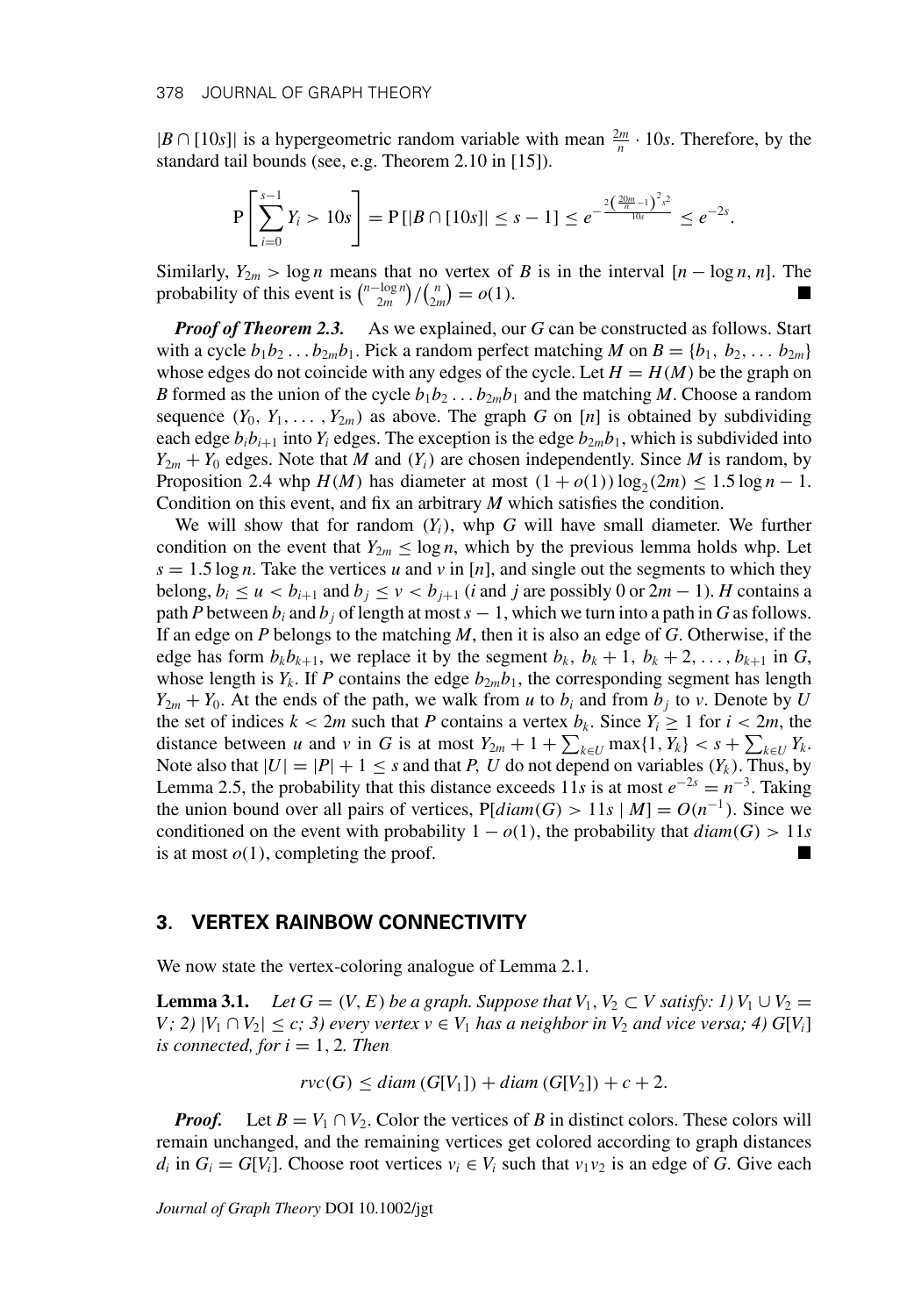distance set  $\{u \in V_1 : d_1(v_1, u) = j\}$  the color  $a_j$ , for  $0 \le j \le diam(G_1)$ . Similarly, each set {*u* ∈ *V*<sub>2</sub> : *d*<sub>2</sub>(*v*<sub>2</sub>, *u*) = *j*} gets color *b<sub>j</sub>*.

To see that it is a rainbow vertex coloring, look at two vertices  $x_1 \in V_1$  and  $x_2$  in *V*. Suppose first that  $x_2$  lies in  $V_2$ , and let  $P_i$  be a shortest path in  $G_i$  from  $x_i$  to  $v_i$ . By our definition of coloring on distance sets, both paths  $P_1$  and  $P_2$  are rainbow. If they are vertex-disjoint, the concatenation  $P_1 - v_1v_2 - P_2$  is a rainbow path between  $x_1$  and  $x_2$ . Otherwise,  $P_1$  and  $P_2$  can only intersect in vertices of *B*. If this occurs, we walk from  $x_1$ along  $P_1$  to the earliest common vertex. We use this vertex to switch to  $P_2$  and walk to  $x_2$ .

If  $x_2$  does not lie in  $V_2$ , we replace it with its neighbor in  $V_2$ , which exists by hypothesis, and then proceed with the argument. The case where  $x_1, x_2 \notin V_1$  is treated similarly.  $\blacksquare$ 

#### **3.1. Random Regular Graphs**

**Lemma 3.2.** *Let G be an r-regular graph,*  $r \geq 28$ *. Then the vertices of G can be partitioned as*  $V = U_1 \cup U_2$  *so that each*  $v \in V$  *has at least* 0.11*r neighbors in both*  $U_1$ and  $U_2$ .

*Proof.* This is a standard application of the Lovász Local Lemma. Denote  $\gamma = 0.11$ for the rest of the article. For each vertex  $v$ , put it into  $U_1$  randomly and independently with probability  $1/2$ . Let  $E_v$  be the event that  $v$  does not satisfy the statement of the lemma. By the standard Chernoff bounds the probability of this event is at most  $2e^{-2(\frac{1}{2}-\gamma)^2 r}$ . Two events  $E_v$  and  $E_u$  are adjacent in the dependency graph if *u* and *v* are at distance at most 2 from each other, and otherwise they are independent. Hence, each event has degree at most  $\Delta = r^2$  in the dependency graph. Then for  $\gamma = 0.11$  and  $r \ge 28$ , the condition

$$
(\Delta + 1) e P[E_v] \le (r^2 + 1) \cdot 2e^{1-2(\frac{1}{2} - \gamma)^2 r} < 1,
$$

is satisfied. Therefore, by the Local Lemma, with positive probability no event  $E_v$ occurs.

To use such a partition, we need an estimate on the number of edges spanned by subsets of vertices of  $G_{n,r}$ . Similar results have appeared, e.g. in [2], but for our purposes we need a more explicit dependence on the degree *r*. To prove the estimate, we work in the *pairing (configuration) model* for *r*-regular graphs. For *rn* even, we take a set of *rn* points partitioned into *n* cells  $v_1$ ,  $v_2$ , ...  $v_n$ , each cell containing *r* points. A perfect matching (or *pairing*) *P* induces a multigraph *G*(*P*) in which the cells are regarded as vertices and pairs in *P* as edges. For fixed degree *r* and *P* chosen uniformly from the set of pairings  $P_{n,r}$ ,  $G(P)$  is a simple graph with probability bounded away from zero, and each simple graph occurs with equal probability. It is known (see, e.g. [20]) that if an event holds whp in  $G(P)$ , then holds it holds whp even on the condition that  $G(P)$  is a simple graph, and therefore it holds whp in  $G_{n,r}$ .

**Lemma 3.3.** *Let*  $r \geq 3$  *be a fixed integer. Let* P *be a pairing selected uniformly from*  $P_{n,r}$ . If  $E_0 \subset [n]^{(2)}$  *is a fixed set of m*  $\leq \frac{nr}{4}$  *pairs of vertices from n, then* 

$$
\mathbf{P}[E_0 \subset E(G(P))] \leq 2\left(\frac{2r}{n}\right)^m.
$$

*Proof.* The total number of pairings *P* is  $\frac{(nr)!}{(\frac{nr}{2})!2^{\frac{m}{2}}}$ . In order to bound from above the number of pairings *P* inducing  $E_0$ , first for each edge  $e = (u, v) \in E_0$ , choose a point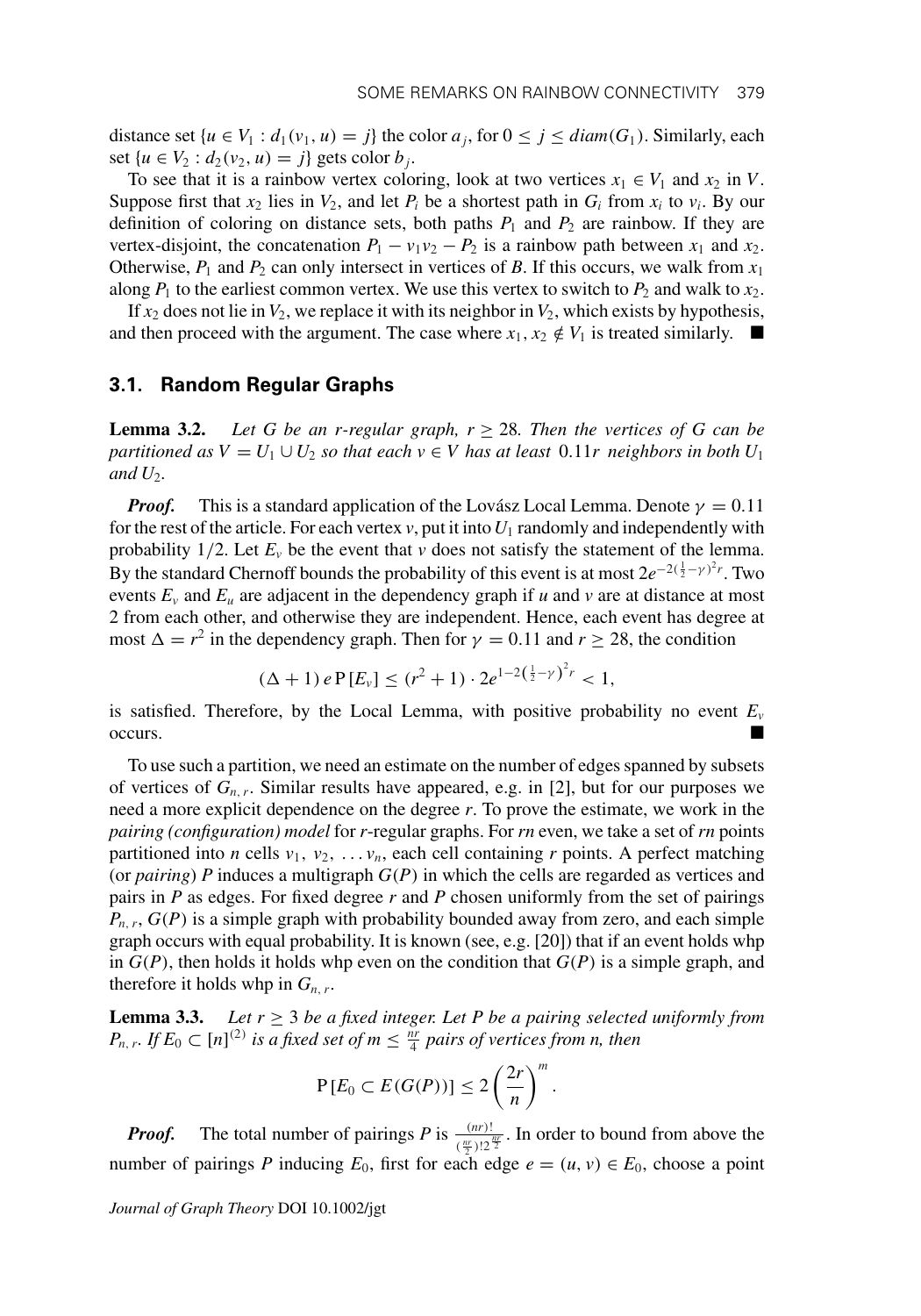in the cell of  $u$  and a point in the cell of  $v$  in at most  $r^2$  ways, the total number of such choices is then at most  $r^{2m}$ . The remaining  $rn - 2m$  points can be paired in  $\frac{(nr - 2m)!}{(\frac{nr}{2} - m)! \cdot 2^{\frac{m}{2} - m}}$ ways. Altogether, using Stirling's formula, the probability of getting  $E_0$  is at most

$$
P[E_0 \subset E(G(P))] \le r^{2m} \cdot \frac{(nr - 2m)! \left(\frac{nr}{2}\right)!}{(nr)! \left(\frac{nr}{2} - m\right)! 2^{-m}}
$$
  
=  $(1 + o(1))r^{2m} \cdot \left(\frac{nr - 2m}{nr}\right)^{nr} \left(\frac{nr - 2m}{e}\right)^{-2m} \left(\frac{nr}{nr - 2m}\right)^{\frac{nr}{2}} \left(\frac{nr - 2m}{e}\right)^{m}$   
=  $(1 + o(1)) \left(1 - \frac{2m}{nr}\right)^{\frac{nr}{2}} \left(\frac{er^2}{nr - 2m}\right)^m \le 2 \left(\frac{r}{n - \frac{2m}{r}}\right)^m \le 2 \left(\frac{2r}{n}\right)^m$ .

Here we used that since  $1 - x \le e^{-x}$ , then  $\left(1 - \frac{2m}{nr}\right)^{\frac{nr}{2}} \le e^{-m}$  and that  $\frac{2m}{r} \le \frac{n}{2}$ .

**Lemma 3.4.** Let P be a random element of  $P_{n,r}$ , and  $G(P)$  be the corresponding r*regular multigraph on* [*n*]*. We obtain its maximal simple subgraph G* (*P*) *by deleting the loops and identifying the parallel edges of G*(*P*)*.*

- (i) Assume that  $\gamma' r \geq 3$ . Then there is an absolute constant  $\alpha > 0$  such that whp all *vertex sets*  $S \subset [n]$  *of order up to*  $\alpha n$  *span fewer than*  $\frac{|S| \gamma' r}{2}$  *edges in*  $\widetilde{G}(P)$ *.*
- (ii) *There is an absolute constant*  $\beta > 0$  *such that whp all vertex sets*  $S \subset [n]$  *of order up to*  $\frac{\beta n}{r}$  *span fewer than* 3|*S*| *edges in*  $\widetilde{G}(P)$ *.*

*Proof.* Denote the event that  $\widetilde{G}(P)[S]$  contains at least  $\frac{|S|d}{2}$  edges by  $B_S$ . Fix the order  $|S| = s$ . Since  $G(P)$  is a subgraph of  $G(P)$ , we can apply the previous lemma to each subset  $E_0 \subset S^{(2)}$  of  $\frac{sd}{2}$  edges to get

$$
P[B_S] \le 2\left(\frac{s^2/2}{sd/2}\right)\left(\frac{2r}{n}\right)^{sd/2} \le 2\left(\frac{2ser}{nd}\right)^{sd/2}
$$

.

Taking the union bound over all sets of vertices of order *s* gives

$$
\mathbf{P}\Big[\bigvee_{S\in[n]^{(s)}}B_S\Big]\leq {n\choose s}\mathbf{P}\left[B_S\right]\leq 2\Bigg[\frac{ne}{s}\left(\frac{s}{n}\cdot\frac{2er}{d}\right)^{\frac{d}{2}}\Bigg]^s.
$$

For (i) set  $d = \gamma' r \geq 3$  and choose  $\alpha$  so that the term in square brackets is less than  $\frac{1}{2}$ for  $s = \alpha n$  (note that this term is increasing in *s*). We split the range of *s* into  $\gamma' r \le s \le n^{\frac{1}{4}}$ and  $n^{\frac{1}{4}} < s \leq \alpha n$  to get

$$
P\left[\bigvee_{S} B_{S}\right] \leq n^{\frac{1}{4}} \cdot O\left(n^{-\frac{3}{8}}\right) + \sum_{s \geq n^{\frac{1}{4}}} 2^{-s+1} = o(1),
$$

as required.

For (ii), set  $d = 6$ . Take  $\beta$  such that  $\frac{s}{n} = \frac{\beta}{r}$  again makes the term in brackets at most  $\frac{1}{2}$ . The same calculation gives the result.

From the discussion above, conditional on the event that *G*(*P*) is a simple graph (which is exactly  $\hat{G}(P) = G(P)$ ,  $G(P)$  satisfies the statement of Lemma 3.4. Therefore the same holds for the random regular graph  $G_{n,r}$ . We can now prove the main result of this section,  $rvc(G_{n,r}) = O(\frac{\log n}{\log r})$  whp for  $r \ge 28$ .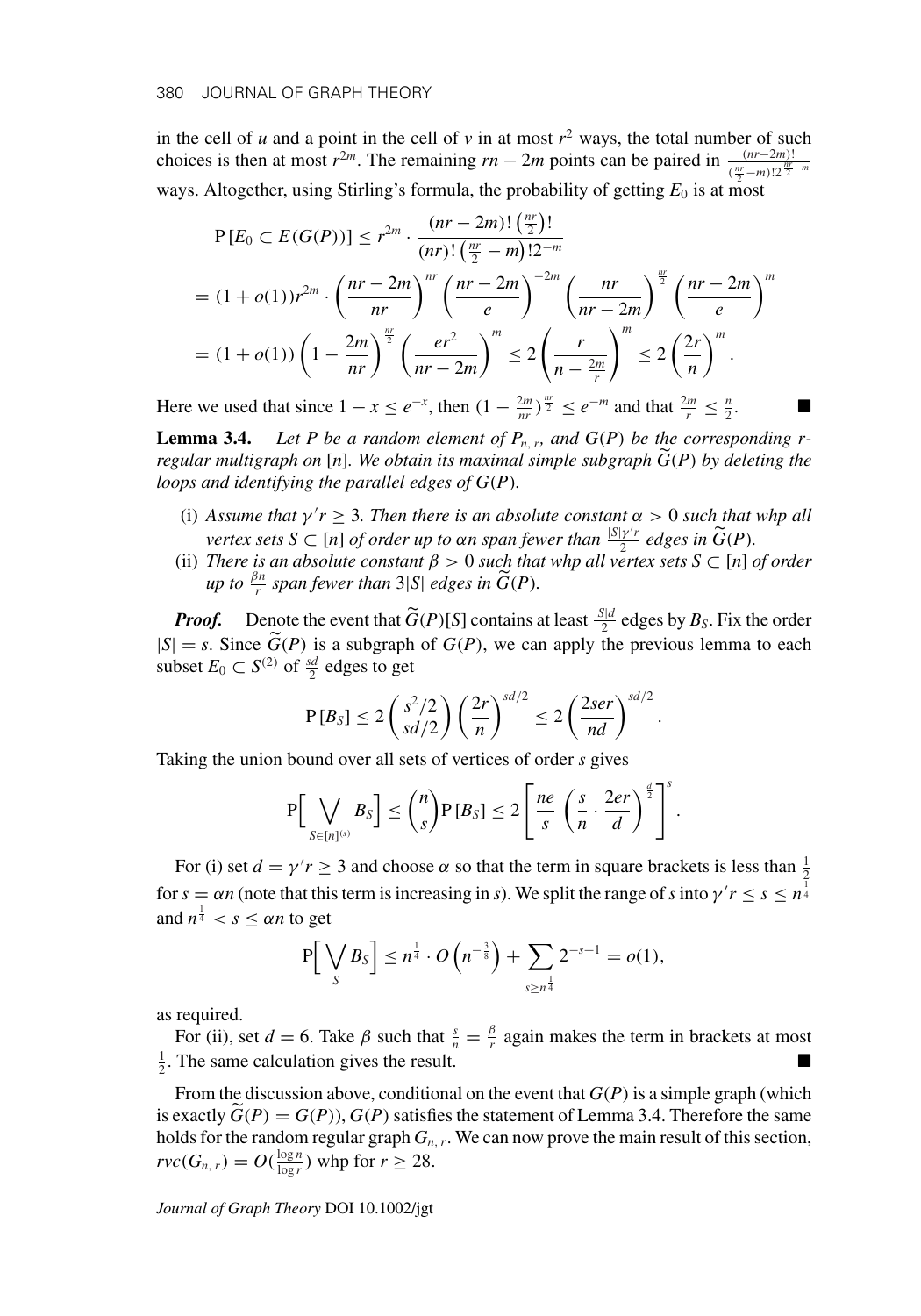*Proof of Theorem 1.4.* Let *G* be a random *r*-regular graph,  $\gamma = 0.11$ . Use Lemma 3.2 to obtain a partition  $V = U_1 \cup U_2$  such that each  $v \in V$  has at least  $\gamma r$  neighbors in each part.

All statements about *G* from now on will hold with high probability. In particular, we assume that *G* satisfies Lemma 3.4 with  $\gamma' = \frac{\gamma}{1+\epsilon}$ , where  $\epsilon = 0.02$  is chosen so that  $\frac{\gamma r}{1+\epsilon} > 3$ . We only need the extra  $(1+\epsilon)^{-1}$  factor later, for Claim 3. Such edge distribution implies that each connected component of  $G[U_i]$  contains at least  $\alpha n$  vertices, where  $\alpha$  is the constant from Lemma 3.4.

# **Claim 1.** *We can find W<sub>i</sub>*  $\subset V$  *such that W<sub>i</sub>* =  $O(1)$  *and G*[ $U_i \cup W_i$ ] *is connected.*

For a set of vertices  $A \subset V$ , denote  $\Gamma^{j}(A) = \{v \in V : d_G(v, A) \leq j\}$ . It is well-known that a random regular graph has good expansion properties (see [3]), i.e. there is a constant  $\phi > 0$  such that whp  $|\Gamma(A)| \ge (1 + \phi)|A|$  whenever  $|A| \le \frac{n}{2}$ . Now suppose that *A* has linear order,  $|A| \ge \alpha n$ , and take an integer  $l > \frac{\log \alpha^{-1} - \log 2}{\log(1+\phi)}$ . Iterating the expansion property gives that  $|\Gamma^l(A)| > \frac{n}{2}$ . To prove Claim 1, suppose *A* and *B* are vertex sets of two connected components of  $G[U_i]$ , each of order at least  $\alpha n$ . We just showed that  $\Gamma^l(A) \cap \Gamma^l(B) \neq \emptyset$ , so there is a path of length at most 2*l* from *A* to *B* in *G*. Adding the vertices of this path to  $W_i$  reduces the number of connected components by one, so repeating this step  $\alpha^{-1}$  times ensures that  $V_i = U_i \cup W_i$  spans a connected graph  $G_i = G[V_i]$ . Choose a large integer *a* such that  $|W_i| \le a$  for all *n* and *r*. The vertex sets  $V_1$ and  $V_2$  now satisfy  $|V_1 \cap V_2| \le 2a$ , so we turn to the diameters of  $G_1$  and  $G_2$ .

**Claim 2.** *For r*  $\geq 112$  *(so that*  $\gamma r \geq 12$ *), every*  $T \subset V_i$  *of order at most*  $\frac{\beta n}{\gamma r^2}$  *satisfies*  $|\Gamma_{G_i}(T)| \geq (1 + \frac{\gamma r}{12})|T|.$ 

Suppose *T* does not satisfy the claim, and let  $S = \Gamma_{G_i}(T)$ . Since all the edges in  $G_i$ with an endpoint in *T* lie in  $G_i[S]$ , we get that *S* spans at least

$$
\frac{\gamma r|T|}{2} \ge \frac{\gamma r|S|}{2\left(1 + \frac{\gamma r}{12}\right)} \ge \frac{3\gamma r|S|}{\gamma r} = 3|S|
$$

edges. Note that by the hypothesis  $|S| \leq (1 + \frac{\gamma r}{12}) \cdot \frac{\beta n}{\gamma r^2} < \frac{\beta n}{r}$ . Hence we can deduce from Lemma 3.4 (ii) that *S* spans fewer than 3|*S*| edges, which is a contradiction.

**Claim 3.** Let  $\alpha$  be the constant from Lemma 3.4 (i) and  $\epsilon > 0$  as above. Every subset  $T \subset V_i$  *of order at most*  $\frac{\alpha n}{1+\epsilon}$  *satisfies*  $|\Gamma_{G_i}(T)| \geq (1+\epsilon)|T|$ .

Assume that *T* does not expand, and use Lemma 3.4 for  $S = \Gamma_{G_i}(T)$ ,  $\gamma' = \frac{\gamma}{1+\epsilon} > \frac{3}{r}$ . Since all the edges of  $G_i$  with an endpoint in *T* lie in  $G_i[S]$ , we get that *S* spans at least

$$
\frac{\gamma r|T|}{2} \ge \frac{\gamma r|S|}{2(1+\epsilon)} = \frac{\gamma' r|S|}{2}
$$

edges. This contradicts statement (i) of Lemma 3.4.

For  $r \geq 112$ , Claim 2 implies that starting from any vertex  $v \in V_i$ , we can expand in  $G_i$ to a set of order  $\frac{\beta n}{\gamma r^2}$  in  $\frac{c_1 \log n}{\log r}$  steps, where  $c_1$  is a constant independent of *r* and *n*. Further  $O(\log r)$  steps give a set of order  $\frac{\alpha n}{1+\epsilon}$ , by Claim 3. For  $r < 112$ , we use directly Claim 3  $O(\log n)$  times (thus avoiding Claim 2) to expand to a set of order  $\frac{\alpha n}{1+\epsilon}$ . In this range, log *r* < log 112 and hence  $O(\log n) = O(\frac{\log n}{\log r})$ .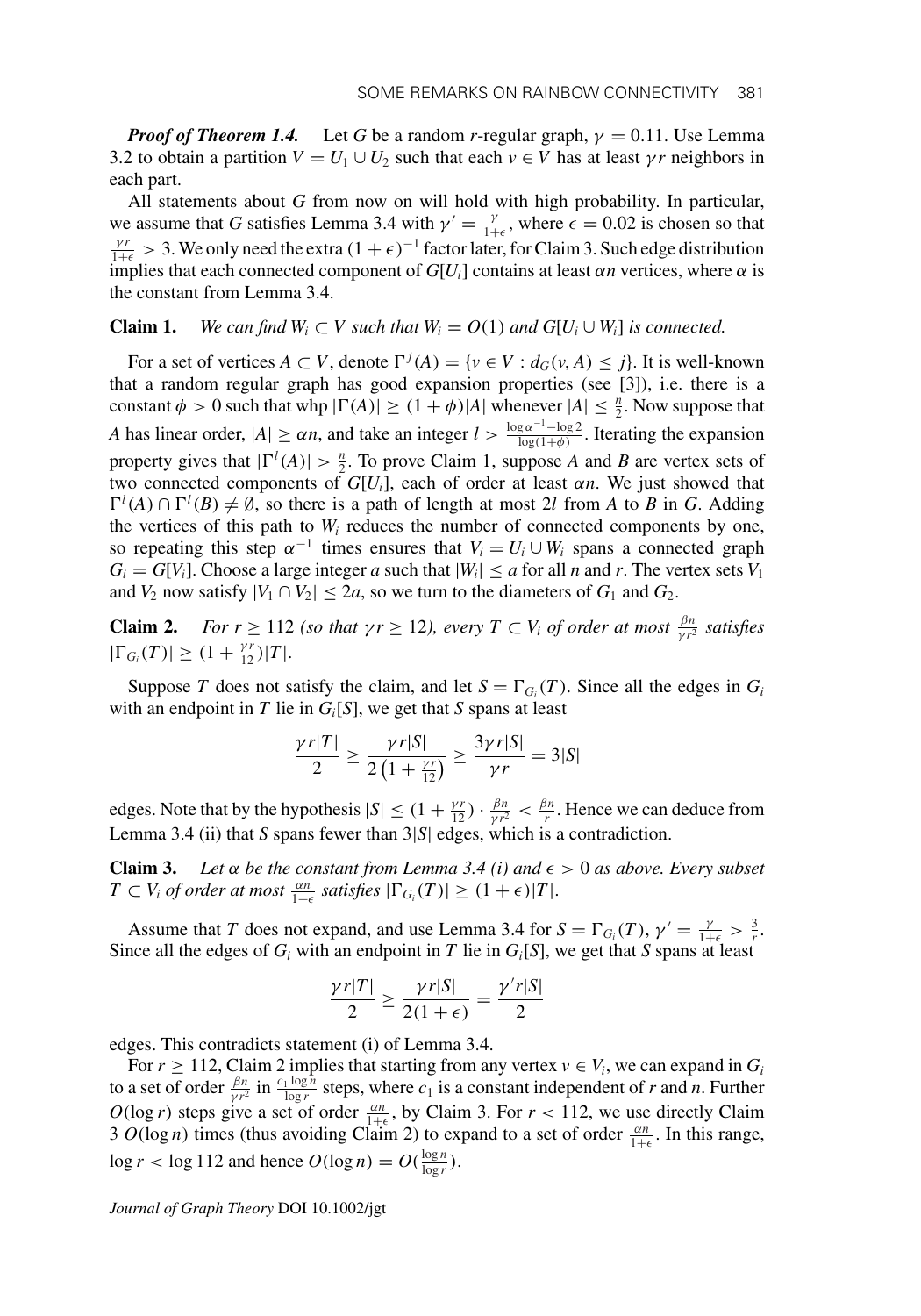Denote  $k = \frac{c \log n}{\log r}$ , where  $c > c_1$  is sufficiently large for the described expansion to go through. Suppose the diameter of  $G_i$  is larger than  $\frac{4k}{\alpha}$ , and take  $x_0$  and  $x_R$  such that the shortest path  $x_0x_1 \ldots x_R$  is longer than  $\frac{4k}{\alpha}$  (such a path exists since  $G_i$  is connected). Then we can use the procedure above to expand from vertices  $x_0, x_{3k}, x_{6k} \dots$  in *k* steps to get  $\frac{4}{3\alpha}$  *disjoint* (by the choice of the path) neighborhoods, each of order  $\frac{\alpha n}{1+\epsilon}$ , which is a contradiction. Thus applying Lemma 3.1 to subsets  $V_1$  and  $V_2$  gives  $rvc(G) \leq \frac{9c \log n}{\alpha \log r}$ , as required.

*Remark.* The constants  $\gamma = 0.11$  and  $\epsilon = 0.02$  are chosen so that Theorem 1.4 holds for  $r \ge 28$ . If we are only interested in large values of *r*, we can set  $\gamma$  arbitrarily close to 0.5 and, say,  $\epsilon = 0.25$ 

# **4. CONCLUDING REMARKS**

In this article, we proposed a simple approach to studying rainbow connectivity and rainbow vertex connectivity in graphs. Using it we gave a unified proof of several known results, as well as of some new ones. Two obvious interesting questions that remain open are to show that rainbow edge connectivity and rainbow vertex connectivity of random 3-regular graphs on *n* vertices are logarithmic in *n*.

# **ACKNOWLEDGEMENT**

Part of this work was carried out when the third author visited Tel Aviv University, Israel. He would like to thank the School of Mathematical Sciences of Tel Aviv University for hospitality and for creating a stimulating research environment. We would like to thank the referees for helpful remarks.

# **REFERENCES**

- [1] M. Basavaraju, L. S. Chandran, D. Rajendraprasad, and A. Ramaswamy, Rainbow connection number and radius, Graphs Combin 30 (2014), 275– 285.
- [2] S. Ben-Shimon, M. Krivelevich, and B. Sudakov, Local resilience and Hamiltonicity maker-breaker games in random regular graphs, Combin Probab Comput 20 (2011), 173–211.
- [3] B. Bollobás, The isoperimetric number of random regular graphs, European J Combin 9 (1988), 241–244.
- [4] B. Bollobás and F. R. K. Chung, The diameter of a cycle plus a random matching, SIAM J Disc Math 1 (1988), 328–333.
- [5] B. Bollobás and W. Fernandez de la Vega, The diameter of random regular graphs, Combinatorica 2 (1982), 125–134.
- [6] Y. Caro, A. Lev, Y. Roditty, Z. Tuza, and R. Yuster, On rainbow connection, Electr J Combin 15 (2008), R57.